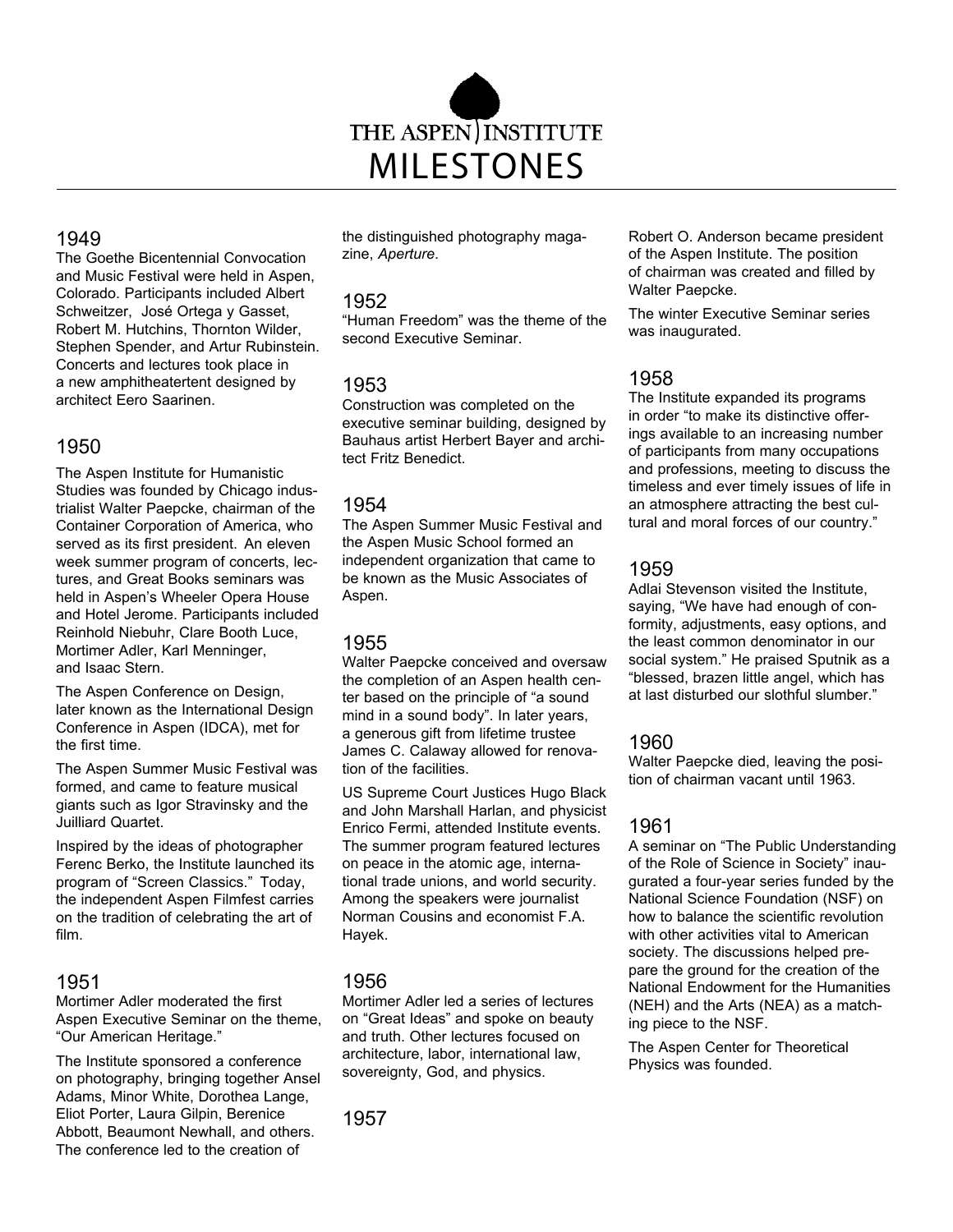# 1962

An interdisciplinary conference was held on the effect of global climate changes over the centuries. The conclusions reached are still used in discussions of global warming.

A series of summer institutes on field biology and ecology was begun for secondary school teachers.

# 1963

Alvin C. Eurich became president of the Aspen Institute, and Robert O. Anderson was elected chairman of the Board of Trustees.

Historian Arnold Toynbee gave the keynote address for the dedication of the Walter Paepcke Memorial Auditorium.

The Institute established the Robert O. Anderson Aspen Award in the Humanities, a \$30,000 annual prize to one person "who has made a major and distinctive contribution in interpreting or strengthening man's sense of his own nature, purpose, and destiny."

The Aspen Film Conference was inaugurated with a keynote address by literary critic Lionel Trilling, and a lecture by actor/director John Houseman.

The first of a three-year series of conferences on economic education was held.

## 1964

English composer Benjamin Britten received the first Aspen Award in the Humanities.

The Aspen Society of Fellows was created for individuals "engaged in strengthening the humanities to give greater meaning to man and wiser direction to society."

R. Buckminster Fuller and Thurgood Marshall were among the participants at a conference on "Technological Change and Social Responsibility."

# 1965

The first Executive Seminar on Far Eastern Thought was held to introduce business executives and government officials to the values of non-Western cultures.

The Artist-in-Residence program was organized, along with summer art exhibitions that later featured paintings

and drawings by de Kooning, prints by Chagall, Zen calligraphy, and Pop art.

A program on "Man in 1980" included special conferences on population, higher education, and moral and ethical values.

### 1966

Art exhibitions at the Institute included works by Jasper Johns, Robert Rauschenberg, Roy Lichtenstein, and Andy Warhol.

The Scholar-in-Residence program was begun.

The first seminar on Japanese thought and culture was conducted in Hakone, Japan.

## 1967

William F. Stevenson became president of the Aspen Institute.

## 1968

American writer Edmund Wilson was the final recipient of the Aspen Award in the Humanities.

# 1969

Joseph E. Slater became president of the Aspen Institute and proposed new programmatic directions with a series of "thought leading to action" programs in communication and society, the environment, education in a changing society, justice and society, and international affairs.

Robert M. Hutchins spoke at the Institute's twentieth anniversary celebration and received the Aspen Founders Award.

# 1970

An international conference on "Technology: Social Goals and Cultural Options" launched the Program on Energy, Environment, and the Economy that prepared the way for the 1972 UN Conference on the Human Environment in Stockholm.

French economist Jean Monnet was the

first recipient of the Aspen Statesman-Humanist Award.

The first conference for broadcasters was held on "The Future of Commercial Entertainment Television."

## 1971

A study was initiated on public broadcasting that helped to shape the course of its economic and political development.

Artists-in-Residence included novelist Saul Bellow and photographer Henri Cartier-Bresson.

The Seminar on Asian Thought was reintroduced.

The program on Communications and Society was created.

A workshop was held on "The International Management of Environmental Problems."

# 1972

A series was launched on "The Environment, Energy, and Institutional Structures."

"The Intellectual and Power: His Role and Responsibility" was the subject of a major international seminar.

A conference was organized in response to the Surgeon General's report on television violence and the social behavior of children.

# 1973

A summer workshop on population growth contributed to preparation for the UN World Population Conference in Bucharest and the UN World Food Conference in Rome.

Briefings were organized for members of the US Senate and House of Representatives on changes in the biomedical sciences and their implications for future legislation.

# 1974

The Aspen Institute celebrated its twenty-fifth anniversary.

Aspen Institute Berlin was established.

The Program on Education in a Changing Society was created.

A program was launched on science,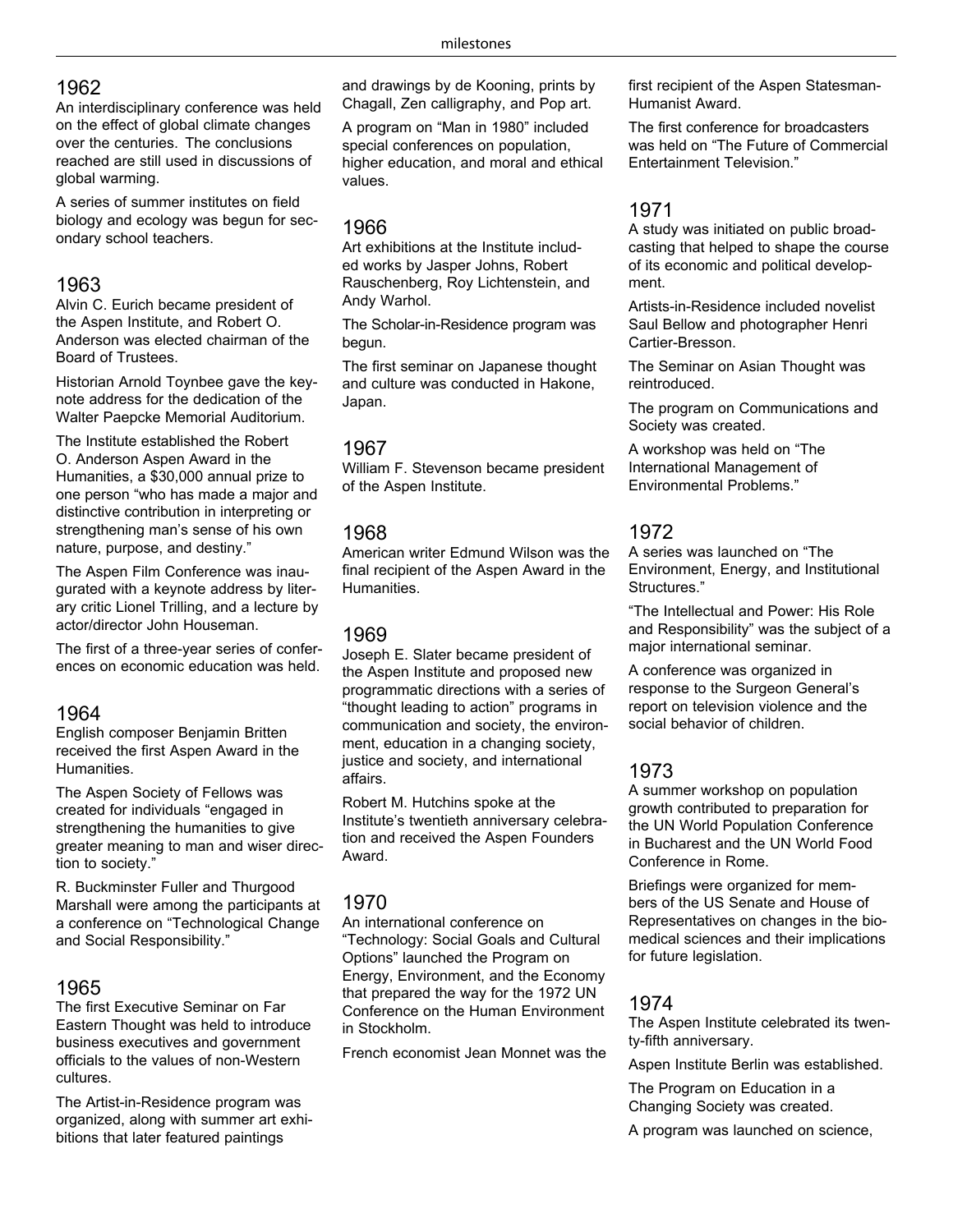technology, and humanism to pursue projects on humanistic uses of scientific knowledge.

A program was begun on international affairs, including projects on international management of conflict, global technologies, money, commerce, and development.

A summer workshop conference was held on "Television as a Social and Cultural Force."

## 1975

A summer workshop was offered on "Women and Men: Changing Roles, Relationships, and Perceptions."

A petition to the FCC by the Aspen Institute led to a ruling permitting presidential debates of top candidates to be televised.

The *"Aspen Idea,"* by Sidney Hyman, was published in honor of the Institute's twenty-fifth anniversary.

### 1976

Supreme Court Chief Justice Warren Burger helped create an international conference at Aspen Institute Berlin on the criminal

justice system.

### 1977

The Food, Water and Climate Program was formed, which later became known as the Rural Economic Policy Program. The policy program on Justice and Society was formed.

Former Secretary of State Henry Kissinger was named a senior fellow of the Aspen Institute.

Former Secretary of Health, Education, and Welfare John Gardner, the founder of Common Cause, was named as special advisor to the Aspen Institute.

### 1978

Teddy Kolleck, mayor of Jerusalem, and Father Theodore Hesburgh, president of the University of Notre Dame, were among the attendees at a conference for Jews, Christians, and Moslems on "Monotheism and Moderation."

Corning Glass industrialist and philanthropist Arthur A. Houghton, Jr. donated a thousand-acre parcel on the Wye River on Maryland's Eastern Shore. The location now hosts the Aspen Wye River campus, with three distinct facilities near the Chesapeake Bay.

## 1979

Supreme Court Justice Harry A. Blackmun served as moderator of the first Justice and Society seminar. Future moderators included Justices John Paul Stevens and William Brennan.

### 1980

In anticipation of the bicentennial of the US Constitution, the Institute launched a series of "Wye Papers" to stimulate public dialogue on governance.

The Institute produced "The Information Society," a television program aired nationally on PBS.

### 1981

Mortimer Adler conducted a seminar on "Six Great Ideas: Truth, Goodness, Beauty, Liberty, Equality, Justice," which was filmed for broadcast on public television by

journalist Bill Moyers.

The Program on the World Economy was formed.

# 1982

A report on "Global Implications of Space Activities" was released with the American Institute of Aeronautics and Astronautics.

## 1983

The first Aspen Institute Forum of the Communications and Society Program was held at the Jerusalem International Book Fair. The biennial forum convenes international literary figures to address issues

concerning writing, publishing and reading.

The East-West Project was initiated.

Participants later included Edward Heath, Helmut Schmidt, Pierre Trudeau, Jacob Javits, George Kennan, Eliot Richardson, and Shirley Williams.

## 1984

The Aspen Strategy Group was formed,

with Joseph S. Nye, Jr. as director.

Aspen Institute Italia held its first meetings, focusing on European and Mediterranean issues.

Dr. Lewis Thomas, Chancellor of the Memorial Sloan-Kettering Cancer Center, received the first Aspen Institute Public Sector Award.

Charles L. Brown, chairman of AT&T, received the first Aspen Institute Corporate Leadership Award.

## 1985

Institut Aspen France was formed.

The Congressional Program was initiated by former US Senator Dick Clark, director.

The Rural Economic Policy Program (now the Communities Strategies Group) was created to stimulate research and raise public awareness of rural economic issues.

### 1986

Colin W. Williams became president of the Aspen Institute.

## 1987

David McLaughlin was named chairman of the Board of Trustees.

The Institute for Information Studies was established to examine the relationship between society and new information technologies.

## 1988

David McLaughlin was elected president of the Aspen Institute, and Thornton Bradshaw became chairman of the Board of Trustees.

## 1989

The Aspen Institute for Humanistic Studies officially changed its name to the Aspen Institute.

The first issue of the *Aspen Institute Quarterly*, an interdisciplinary journal, was published.

A summer symposium convened on "The Global Commons: Policy for the Planet." Jack Clarke became chairman of the Board of Trustees.

# 1990

President George Bush and Margaret Thatcher, Prime Minister of Great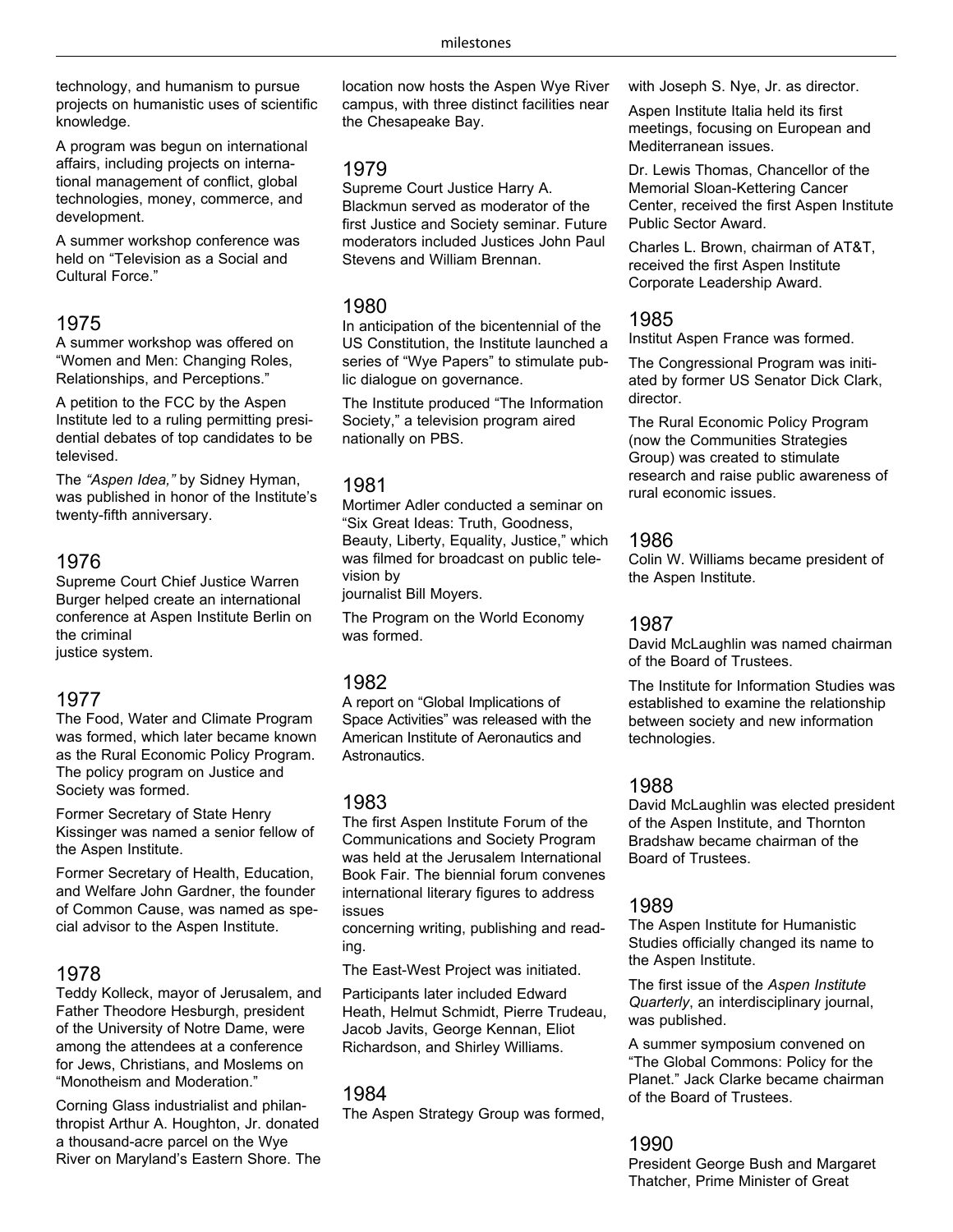Britain, delivered addresses at the Institute's fortieth anniversary celebration at the time of Iraq's invasion of Kuwait. Their meetings in Aspen led to the assembly of a multinational military force.

John J. Phelan, Jr. was named chairman of the Board of Trustees. After a brief tenure, Berl Bernhard replaced Mr. Phelan as chairman.

Aspen Wye River campus donor Arthur A. Houghton died.

#### 1991

The UN planning conference for the 1992 Rio Environmental Summit was held at the Aspen campus.

The Nonprofit Sector and Philanthropy Program was founded.

The Economic Opportunities Program was founded by Peggy Clark. Her vision led to its first project, the Self-Employment Learning Project (SELP), which was created to study the effectiveness of micro-enterprise development. The SELP findings are still discussed by many politicians and practitioner organizations today.

Berl Bernhard was elected chairman of the Board of Trustees.

### 1992

Savannah Limited Partnership transferred legal title of Aspen Meadows to the Institute. On receipt of these donated properties, the Institute gifted other adjacent Institute land to its cultural 'neighbors,' Associates of Aspen and the Aspen Center for Physics.

#### 1993

The Communications and Society Program's report on "Television and Elections" was cited by Russian president Boris Yeltsin in a decree requiring fair media coverage of Russia's parliamentary elections.

#### 1994

The Roundtable on Comprehensive Community Initiatives joined the Aspen Institute.

David McLaughlin was elected chairman and CEO of the Board of Trustees.

S. Frederick Starr was elected president and COO of the Aspen Institute.

\$17 million project, was completed. Elizabeth Paepcke, wife of Walter Paepcke, died.

#### 1995

David McLaughlin was elected president and CEO of the Aspen Institute.

The Aspen Institute celebrated its forty-fifth anniversary with a lecture series on "Civil Society and Its Discontents" and a conference on "Managing Conflict in the Post-Cold War World: The Role of Intervention." Lady Margaret Thatcher, former Secretary of State James A. Baker III, and US Secretary of Defense William Perry delivered keynote addresses.

Retired Supreme Court Justice Harry A. Blackmun presided over the Justice and Society seminar for the last time after 17 consecutive summers.

The International Peace, Security and Prosperity Program was established.

### 1996

Ann McLaughlin was elected chairman of the Board of Trustees.

The first *Executive Seminar* was offered on the Indian subcontinent.

The Program on Energy, the Environment, and the Economy's series on "The Environment in the 21st Century" led to a pilot program at the US Environmental Protection Agency on flexible regulation.

### 1997

Charles B. Knapp became president of the Aspen Institute.

The Henry Crown Fellowship Program for young business and civic leaders was inaugurated.

The first Bipartisan Congressional Retreat on Civility was coordinated by the Institute and attended by 200 members of the US House of Representatives.

The Self-Employment Learning Project (SELP) of the Economic Opportunities Program, received a Presidential award for excellence in micro-enterprise development.

### 1998

The Initiative for Social Innovation

through Business was added to the policy programs.

President Bill Clinton, Palestinian Chairman Yasir Arafat, Israeli Prime Minister Benjamin Netanyahu, and King Hussein of Jordan produced the Wye Accord for Peace in the Middle East at the Aspen Wye River campus.

Aspen Institute Japan was formally established in Tokyo.

### 1999

Elmer W. Johnson was elected president and CEO of the Aspen Institute.

South African President Nelson Mandela and former US President Jimmy Carter cochaired the International Peace, Security and Prosperity Program's conference on alleviating world poverty at the Carter Center in Atlanta.

The Global Interdependence Initiative was launched, with Princeton Lyman, a former US ambassador to South Africa and Nigeria, as executive director.

The Initiative for Social Innovation through Business convened 25 CEOs and prominent leaders for its first Aspen dialogue on the "Changing Role of Corporations in Global Society."

## 2000

Fiftieth anniversary events were held on "Technology and the Human Condition" in Silicon Valley, where President Bill Clinton spoke at the Institute's Forum on Communications and Society, and on "Human Rights and Global Responsibility" in Washington, DC. There was a celebration of the Institute's heritage in Chicago at the Field Museum, and a four-day symposium in Aspen examining "Globalization and the Human Condition." Participants included: former US President Jimmy Carter; Her Majesty Queen Noor of Jordan; Gerald M. Levin, CEO of AOL Time Warner, Inc.; Olara A. Otunnu, UN under secretary-general for Children and Armed Conflict; Oscar Arias Sanchez, former President of Costa Rica and Nobel Laureate; and James D. Wolfensohn, president of the World Bank.

William Mayer became chairman of the Board of Trustees.

Executive Seminar Asia was introduced as a nonwestern counterpart to the Executive Seminar.

Reconstruction of the Aspen campus, a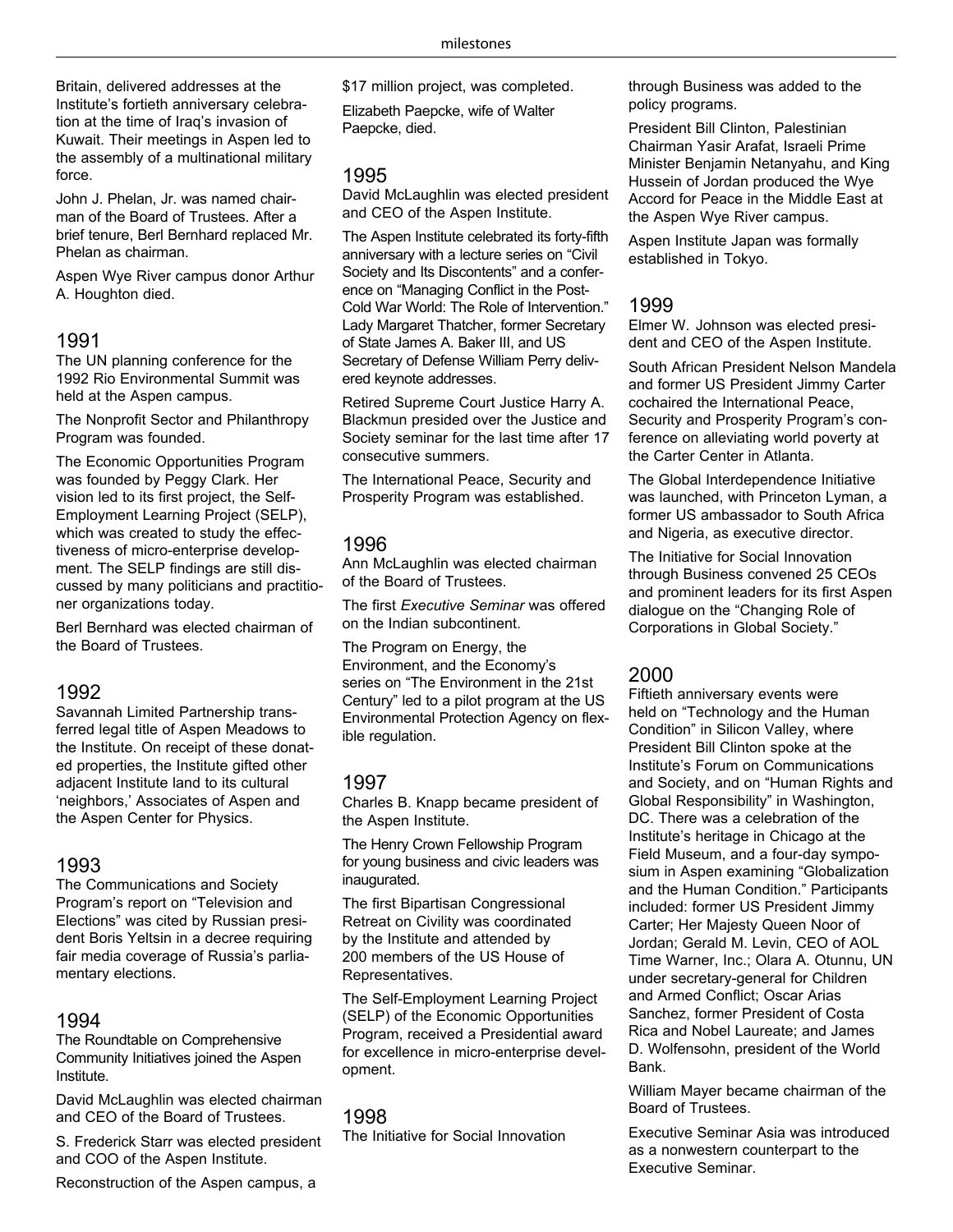## 2001

The *Executive Seminar* expanded to include *Challenges of Global Capitalism and Leadership and Character.*

Outgoing FCC chairman, William E. Kennard, was named senior fellow of the Communications and Society Program, and chairman of the program's advisory board.

Carol M. Browner, former administrator of the US Environmental Protection Agency, was named senior fellow of the Program on Energy, the Environment, and the Economy.

The Great Collisions program series was established in order to engage leaders in rigorous yet civil discourse on the gamut of current critical issues. The inaugural event focused on, "The Intersection of Religion, Government and Social Needs."

# 2002

The Great Collisions program series held its second event, a weekend-long seminar on Islam and the West, moderated by Bill Moyers. Highlights of the seminar were broadcast nationally on two special editions of *NOW with Bill Moyers* on PBS-TV. The seminar was taped at the Institute's Wye River campus. The program featured eight distinguished journalists and scholars, among them Muslims, Christians, and Jews, representing seven different countries. The candid dialogue offered a compelling range of views about both the complexity of Islam and America's relationship with the Arab world.

The Ethical Globalization Initiative was created in partnership with the International Council on Human Rights Policy and the State of the World Forum, with Mary Robinson, the former President of Ireland, serving as executive director. The Initiative on Financial Security was launched.

### 2003

Walter Isaacson was appointed president and CEO of the Aspen Institute.

The Institute collaborated with Fortune Magazine to host the Fortune/Aspen Brainstorm Conference on the Aspen campus.

The Aspen Idea magazine launched, featuring US Supreme Court Associate Justice Stephen Breyer on the cover of its inaugural issue.

Aspen Roundtable Series is established to focus on the evolving role of the United States in world affairs. The series is sponsored by the DaimlerChrysler Corporation Fund.

### 2004

Aspen Institute India was formally established in New Delhi in February. Trustee Tarun Das was installed as Chairman.

The Aspen Book Series held its first discussion and signing featuring physicist Brian Greene. The series is sponsored by Institute Trustees Alma Gildenhorn, Patrick Gross, Ann McLaughlin Korologos, Frederic Malek and Albert Small.

In April, the Aspen Institute celebrated the life and legacy of statesman Paul H. Nitze, whose name graces a scholarship fund for students and scholars of foreign policy (The Paul H. Nitze Fellowship Fund)

The Council of Women World Leaders and its sister organization, the International Assembly of Women Ministers, finalized a partnership with the Institute to relocate the Secretariat Office In Washington, DC and to create new programs with the Aspen Institute for women leaders.

*Einstein: A Celebration*, a four-day long celebration of speakers and music, was held in collaboration with the Aspen Center for Physics in August on the Aspen Campus.

Aspen Institute Middle East Strategy Group was created to bring together prominent American, Palestinian and Israeli business and political leaders dedicated to working for a peaceful solution in the Middle East.

Former Aspen Institute President David McLaughlin dies August 27.

## 2005

The Aspen Institute-Rodel Fellowships in Public Policy was created in January to take a diverse, bipartisan group of America's brightest, most promising young political start to study and discuss democratic values and the principles of ethical public leadership.

The Aspen Institute Initiative on Homeland Security was created in January to examine the various issues relating to homeland security, assess the progress made since 9/11/01 in securing the homeland, and develop recommendations for making America still safer.

The Aspen Institute Middle East Strategy Group gathered a group of top Israeli and Palestinian leaders in April, including Israeli Vice Premier Shimon Peres and Palestinian Minister of Civil Affairs Mohammed Dahlan, for a public forum and benefit dinner.

The Health, Biomedical Science and Society Initiative (HBSS) was created to examine societal issues related to health policy, medicine, nutrition and biotechnology through a combination of roundtable discussions, speaker series and public convenings.

The inaugural Aspen Ideas Festival opened on July 5 and featured such top thinkers, writers and leaders as President Bill Clinton, Gen. Colin Powell, Nobel Laureate Toni Morrison, Dr. Jane Goodall and Amazon.com founder Jeff Bezos.

### 2006

Leonard A. Lauder was elected interim chairman, following the appointment of Former Chair Robert Steel to the position of Under Secretary of the Treasury for Domestic Finance.

The Aspen Institute, together with Aspen Institute India and the Global Markets Institute at Goldman Sachs, launched the India Leadership Initiative (ILI) to develop the next generation of civic-minded Indian leaders.

Accomplished actor and playwright Anna Deavere Smith served as the Institute's inaugural Harman-Eisner Artist-in-Residence.

July marked the 10th anniversary of the Socrates Society Forum, an Institute program that offers three-day seminars on complex current issues for dynamic, young leaders.

Institute trustee Anne Welsh McNulty announced the creation of the John P. McNulty Prize, in honor of her late husband. The award, to be given to an Aspen Global Leadership Network Fellow, supports extraordinary young leaders who are making creative, effective and lasting contributions to their communities.

Aspen Institute Romania officially